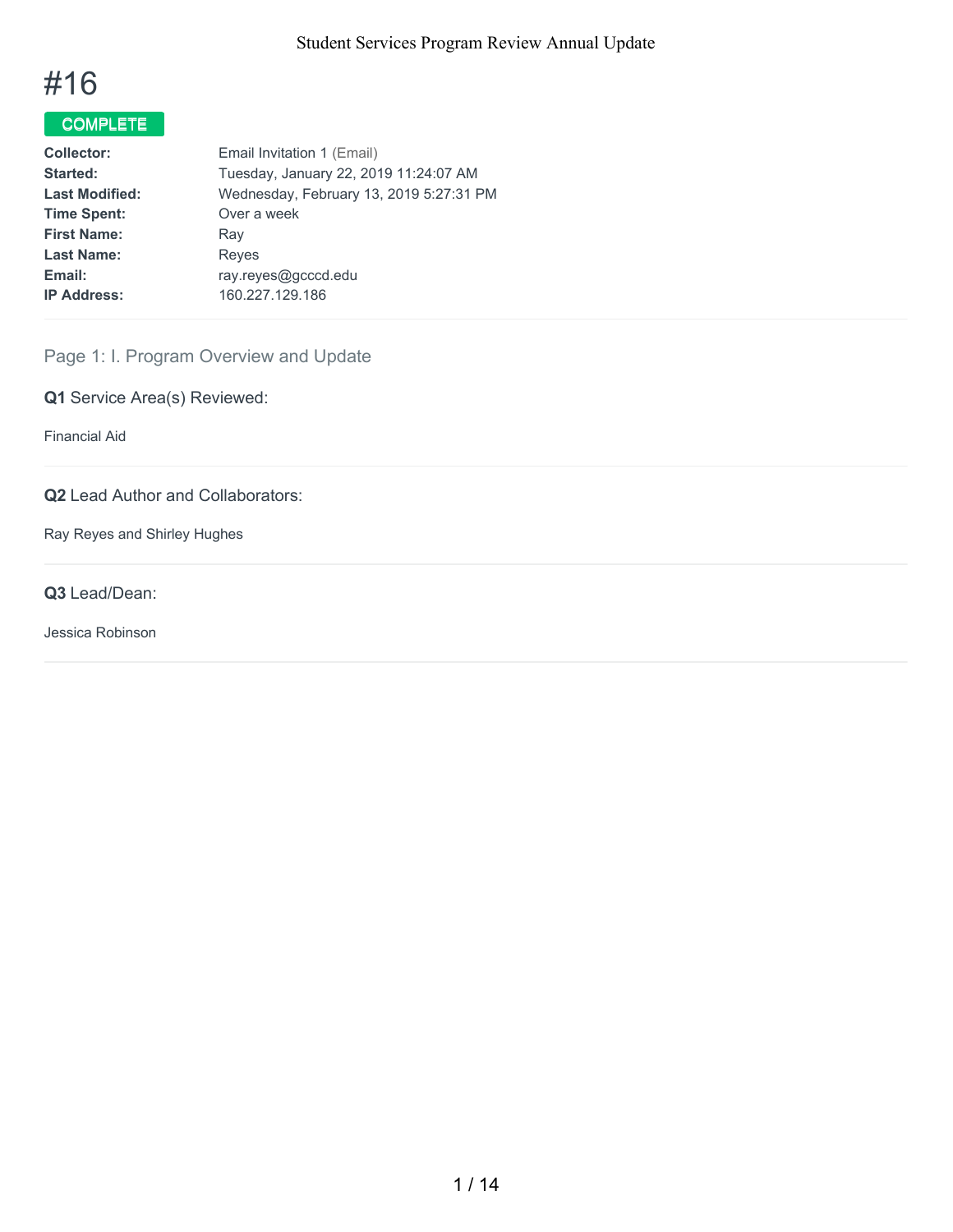**Q4** Service Area Update (Required): Please summarize the changes, additions, and achievements that have occurred in your service area since the last program review annual update. Note you can access previous years' program reviews here (requires a District username and password).

In 2017-18, we processed over 14,000 FAFSA's and administered over \$20 million of aid to 7600+ students. Implemented new state aid program: Student Success Completion Grant (SSCG) that provides \$649 to eligible students enrolled in 12-14.5 units and \$2000 to students enrolled in 15 or more units. SSCG replaced two recently implemented state programs: Full-time Student Success Grant and Completion Grant which had to be reconciled and closed out. Implemented new disbursement options for students through BankMobile (BM). BM offers the BM Vibe Account (online checking) and Direct Deposit to a student's personal account. Implementation took approximately 6 months and went live July 2018. Implemented Year-Round Pell which allows students to receive more Pell grant for the year that includes a summer term. Implemented AcademicWorks, the new way for students to apply for scholarships. AcademicWorks went live Fall 2018 and resulted in doubling the number of scholarship applications submitted disrict-wide. Assisted in the implementation of the Promise Program (AB19) in all aspects: design, internal processes, and outreach. Implemented early Pell grant disbursements to students starting Fall 2018. This provided funds to students a week before the semester started and the first two weeks of the semester. Disbursed to 1500+ students in Fall 2018 and 1800+ students in Spring 2019. Involved with Guided Student Pathways through committees and activities. Staffing: Hired the FA Assistant Senior in March 2018. However, the individual resigned in September 2018 during our peak time. The position has been vacant since and recently filled by FA Assistant working out-of-class. A substitute has just been hired to fill the FA Assistant vacancy. One FA Advisor resigned May 2018. Filled with part-time substitute but still vacant. 1st recruitment attempt failed and 2nd recruitment attempt in progress. The vacancies and inability to fill them resulted in all staff taking on additional assignments. This has led to frustration in students and staff, delays in processing (students were waiting over 12 weeks at times), delays in disbursements to students, and lack of outreach and opportunities to educate more students about financial aid. Three student hourly have been hired…the first student hourly hired in years. One of the student hourly and the substitute speak Arabic. We plan to utilize their skills to improve our services to students whose native language is Arabic.

Page 2: II. Student Learning Outcomes/Student Services Outcomes Assessment Reflection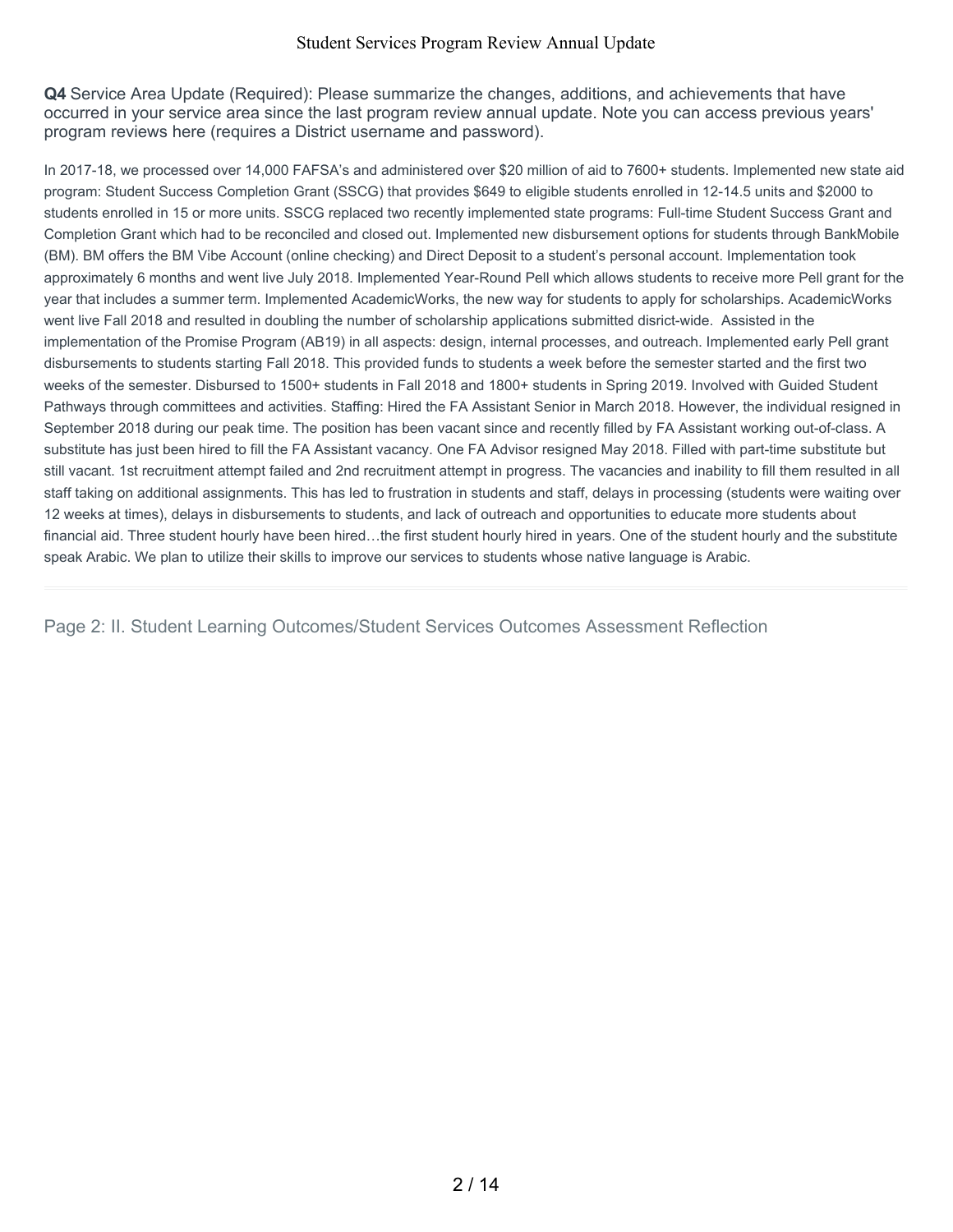**Q5** Please provide a summary of your service area's student learning outcome (SLO) and student services outcome (SSO) assessment efforts and findings from 2017/18. For assistance locating assessment information stored in TracDat, please contact the Institutional Effectiveness, Success, and Equity Office at brianna.hays@gcccd.edu.

SSO: Pell Book Vouchers vs. Early Pell Grant Disbursements

Through Spring 2018, the first "disbursement" to eligible students came in the form of a Pell Grant Book Voucher which was made available a week before the semester started through the second week of the semester (Fall/Spring).

• The maximum amount was the semester amount allotted for books and supplies per the standard student budget (\$875).

• The vouchers could be used to purchase books and supplies only at the campus bookstore.

• In early 2018, the Cuyamaca and Grossmont FA Directors evaluated the usage of the Pell book vouchers and assessed whether or not to continue with the voucher process or disburse actual funds sooner.

#### Assessment of Cuyamaca Pell Book Voucher Data

• Tallied the total number of vouchers made available each semester for the past two years (FA2016 – SP2018), how many vouchers were used, and the dollar amount used.

#### Findings

• On average per semester, 1850 vouchers were available for students to use. Unfortunately, only 15% of the students used their voucher.

- The Pell book voucher process was not an effective form of financial aid for students due to the low usage rate.
- Other factors taken into consideration for decision-making:
- Federal regulations require an opt-out feature if processing vouchers. We had no mechanism to do this.
- Evaluated disbursement schedule of other colleges.

**Q6** OPTIONAL: Please use the button below to upload any additional/supporting documentation (in Word or PDF format) for the above question.

#### **Pell Book Voucher Usage 2016-2018.pdf (51KB)**

**Q7** How did (or will) your service area use its 2017/18 SLO and SSO assessment findings to advance student success and improve services to students?

The decision was made to discontinue the Pell Book Voucher process starting Fall 2018 and process an "early" disbursement of Pell Grant funds to students. This process will keep the department in compliance and provide students access to their aid sooner to use not only on the purchase of books and supplies but to also help pay for other expenses such as food, housing, and transportation.

**Q8** OPTIONAL: Please use the button below to upload any additional/supporting documentation (in Word or PDF format) for the above question.

**Respondent skipped this question**

**Q9** What are your service area's assessment plans (i.e., which SLOs and/or SSOs will be assessed) for 2018/19?

1. Evaluate and assess the effects of "Early" Pell Grant disbursements to students.

2. Assess effectiveness of customer service at the front counter, phones, and student appointments through the results of customer service surveys provided to students.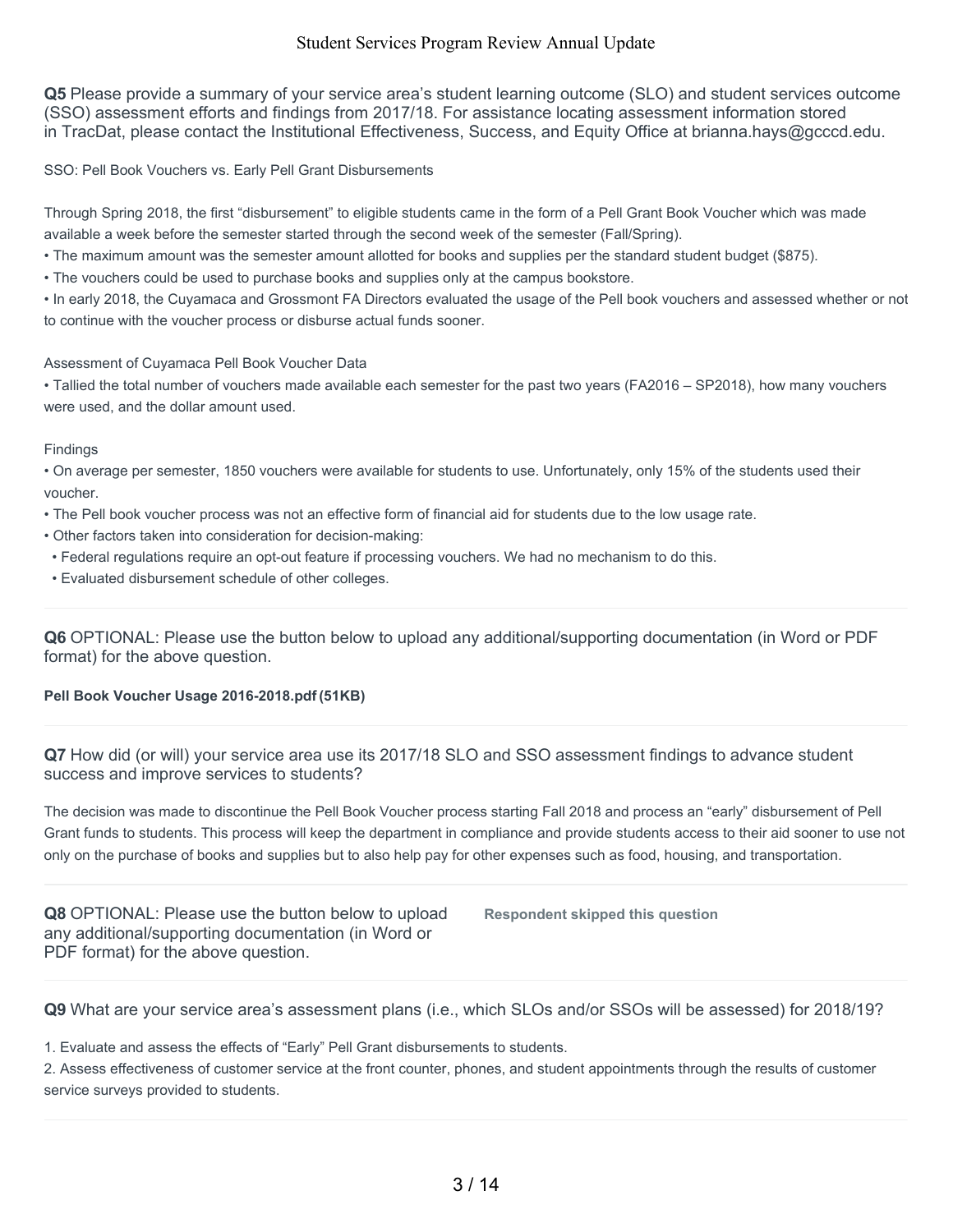**Q10** OPTIONAL: Please use the button below to upload any additional/supporting documentation (in Word or PDF format) for the above question.

**Respondent skipped this question**

## Page 3: III. Student Achievement and Institutional Effectiveness

**Q11** Please review any research data and/or reports for your service area and summarize the findings and implications for practice.

Students with a Pell grant have historically outperformed students without a Pell grant in almost all student success outcomes. In 2017- 18, the results follow this same pattern (Pell Recipients (CC) Comparison Report – 2018). Considering almost all students serviced by financial aid are fall under one or more of the disproportionately impacted student groups (economically disadvantaged, former foster youth, etc.), this shows the powerful contribution financial aid has in student success.

The ethnicity breakdown of non-Pell students is a little more diverse than Pell students. This could be skewed due to a higher percentage of White non-Hispanic students receiving a Pell grant. More analysis will be conducted to determine the reason for differences and the department will take action to address the shortcomings.

**Q12** OPTIONAL: Please use the button below to upload any additional/supporting documentation (in Word or PDF format) for the above question.

#### **Pell (CC) Comparison Report - 2018.pdf(19.5KB)**

**Q13** What steps will the service area take to improve services and/or outcomes (e.g., course success, persistence, degree/certificate completion, or transfer) for the College's disproportionately impacted student groups?To access a detailed report on the College's equity data, click here. To access college-wide student demographic and outcome data, click here.

For 2018-19, the department is working on improving services for students whose native language is not English. This would entail having forms and guides translated in Arabic and Spanish and having a concerted effort to hire personnel who can speak multiple languages.

When current staffing level is filled via permanent or temporary hires and with the hiring of additional student hourly, more outreach activities can be conducted to encourage more students to apply for financial aid.

**Q14** OPTIONAL: Please use the button below to upload any additional/supporting documentation (in Word or PDF format) for the above question.

**Respondent skipped this question**

Page 4: IV. Previous Goals: Update (If Applicable)

**Q15** Would you like to provide an update for your previous program review goal(s)?

**Yes**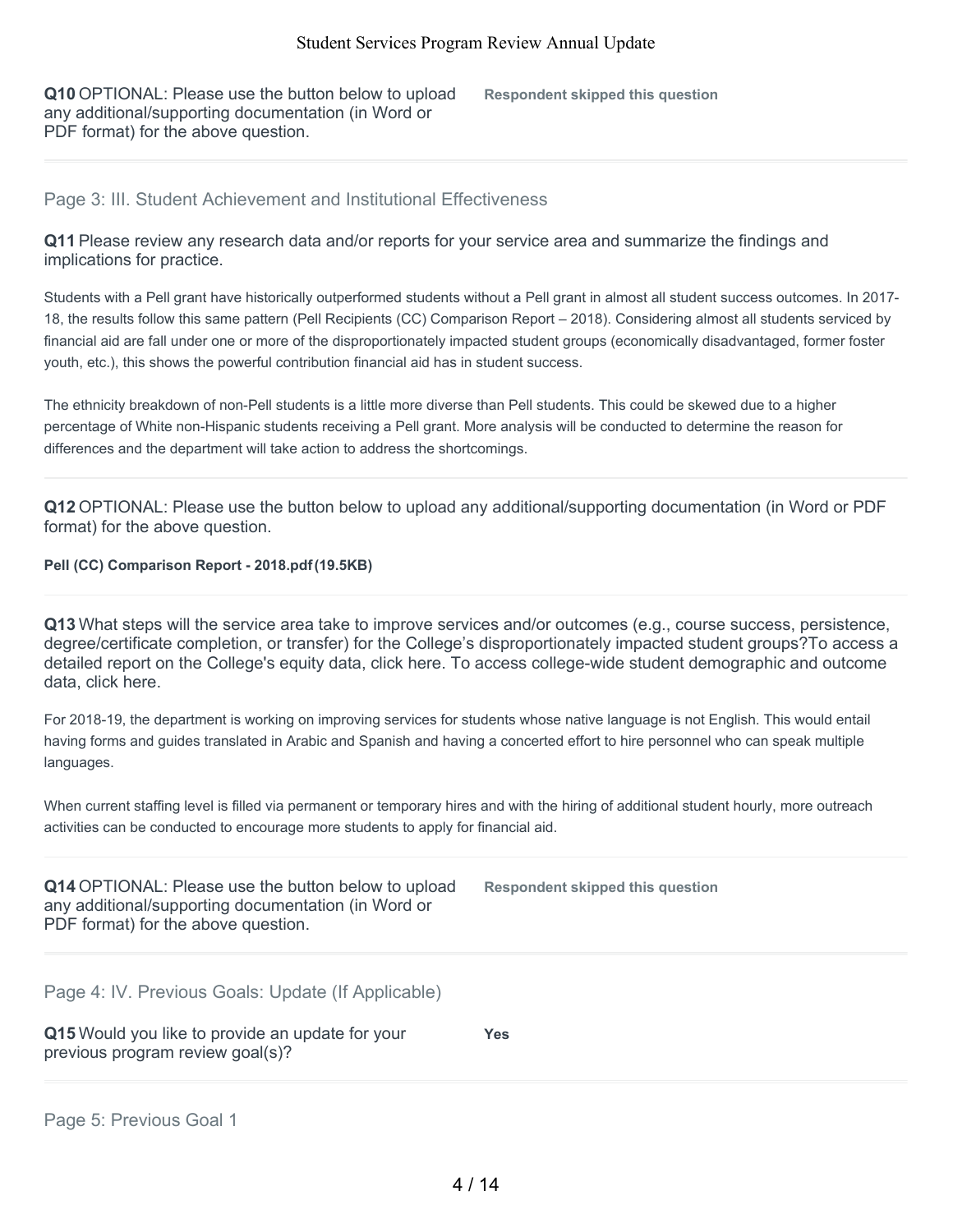## **Q16** Previous Goal 1:

Compliance: Ensure compliance with college policies and procedures and federal, state, and district regulations. (Annual Goal)

| <b>Q17</b> Link to College Strategic Goal(s):                                           | <b>Organizational Health</b> |
|-----------------------------------------------------------------------------------------|------------------------------|
| Q18 Goal Status                                                                         | In Progress                  |
| Q19 How was the goal evaluated? If the goal is "in progress," how will it be evaluated? |                              |

No formal evaluation is conducted. The staff share or bring back the information they received from the conferences/workshops/trainings and then it is reviewed by the entire staff to determine if changes in our policies and procedures are needed.

goal is evaluated by staff participation in activities and through the annual district audit. No audit findings were found in last year's audit.

**Q20** Please provide the rationale for this goal:

This is an ongoing goal to ensure the department stays compliant with federal and state regulations.

| Q21 Please provide the goal action steps for the year (previously "Activities"): |  |  |  |
|----------------------------------------------------------------------------------|--|--|--|
|----------------------------------------------------------------------------------|--|--|--|

Reviewed and updated new year policies and procedures manual with Grossmont Financial Aid in spring. This is an annual review. Staff attended conferences, trainings, workshops, and webinars to stay up-to-date with regulations.

| Q22 ** OPTIONAL ** Previous Goal 1 Additional<br>Documentation: If you have any additional<br>documentation you would like to include in relation to<br>this goal, please use the "Upload" button below. You can<br>upload a Word document or PDF file. | Respondent skipped this question                   |
|---------------------------------------------------------------------------------------------------------------------------------------------------------------------------------------------------------------------------------------------------------|----------------------------------------------------|
| Q23 Do you have another goal to update?                                                                                                                                                                                                                 | <b>Yes</b>                                         |
| Page 6: Previous Goal 2                                                                                                                                                                                                                                 |                                                    |
| <b>Q24</b> Previous Goal 2:                                                                                                                                                                                                                             |                                                    |
| Customer Service: Focus on continued improvement of customer service                                                                                                                                                                                    |                                                    |
| <b>Q25</b> Link to College Strategic Goal(s):                                                                                                                                                                                                           | <b>Student Validation and</b><br><b>Engagement</b> |
|                                                                                                                                                                                                                                                         | <b>Organizational Health</b>                       |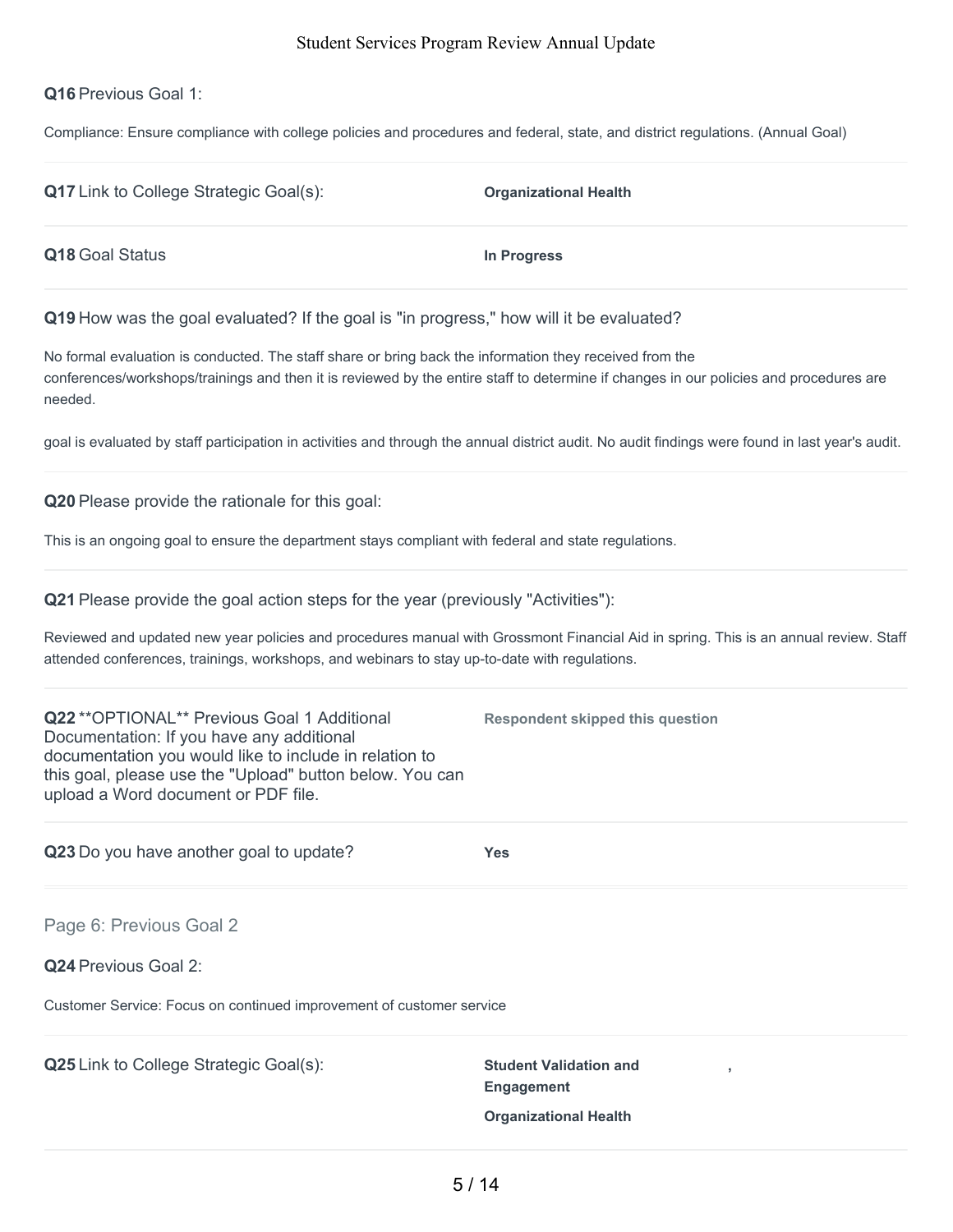**Q26** Goal Status **In Progress**

**Q27** How was the goal evaluated? If the goal is "in progress," how will it be evaluated?

No formal evaluation has been done at time of writing. Customer service survey still being created. Goal to release survey: Spring 2019.

**Q28** Please provide the rationale for this goal:

This is an annual and ongoing goal to provide better customer service.

**Q29** Please provide the goal action steps for the year (previously "Activities"):

With assistance from IESE, develop and administer survey in Spring 2019.

**Q30** \*\*OPTIONAL\*\* Previous Goal 2 Additional Documentation: If you have any additional documentation you would like to include in relation to this goal, please use the "Upload" button below. You can upload a Word document or PDF file.

**Q31** Do you have another goal to update? **Yes**

Page 7: Previous Goal 3

**Q32** Previous Goal 3:

Streamline Processes: Regularly evaluate and streamline the financial aid application process for easier access and delivery of services to students.

**Q33** Link to College Strategic Goal(s): **Guided** Student

**Pathways Organizational Health**

**,**

**Respondent skipped this question**

**Q34** Goal Status **In Progress**

**Q35** How was the goal evaluated? If the goal is "in progress," how will it be evaluated?

No formal evaluation documented.

**Q36** Please provide the rationale for this goal:

This is an annual and ongoing goal to find continuously find ways to streamline services.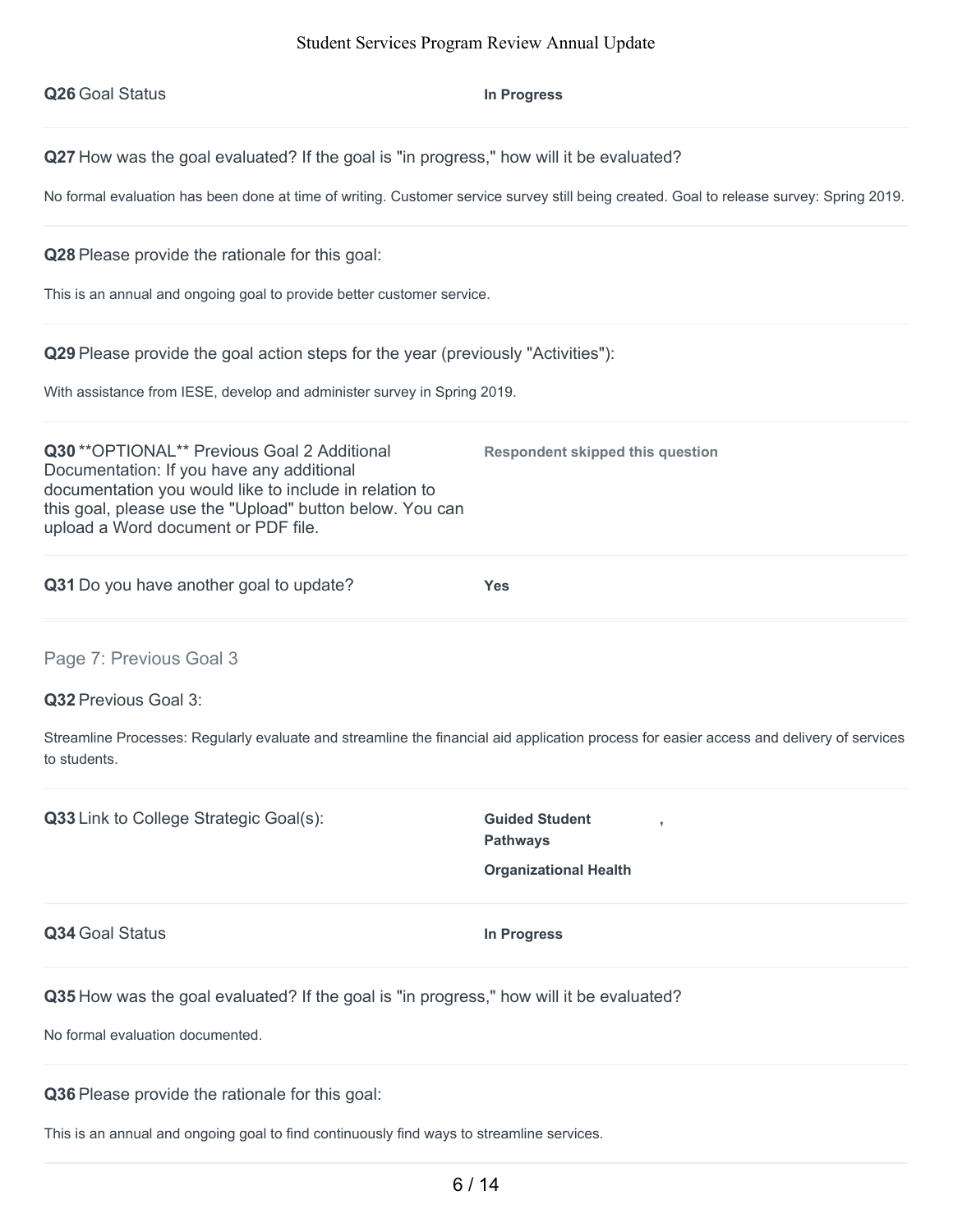**Q37** Please provide the goal action steps for the year (previously "Activities"):

Research, purchase, and implement new technology:

FATV - approve and install SAP videos - target date: Spring 2019. Submit videos in Arabic.

CampusLogic - Product that provides secure on-line documents and interfaces with imaging and financial aid system to streamline verification review process. Participated in demo. Meet with GC FA and IT to decide on purchasing product or not.

Q-Less or other queuing management system. Research available queuing systems to allow students to not have to wait in line. Possible solution with SARS Grid. More research and meetings Cuyamaca SS, Grossmont FA and IT to determine next steps.

| Q38 ** OPTIONAL** Previous Goal 3 Additional<br>Documentation: If you have any additional<br>documentation you would like to include in relation to<br>this goal, please use the "Upload" button below. You can<br>upload a Word document or PDF file. | <b>Respondent skipped this question</b> |
|--------------------------------------------------------------------------------------------------------------------------------------------------------------------------------------------------------------------------------------------------------|-----------------------------------------|
| Q39 Do you have another goal to update?                                                                                                                                                                                                                | <b>No</b>                               |
| Page 8: Previous Goal 4                                                                                                                                                                                                                                |                                         |
| Q40 Previous Goal 4:                                                                                                                                                                                                                                   | <b>Respondent skipped this question</b> |
| <b>Q41</b> Link to College Strategic Goal(s):                                                                                                                                                                                                          | <b>Respondent skipped this question</b> |
| <b>Q42 Goal Status</b>                                                                                                                                                                                                                                 | <b>Respondent skipped this question</b> |
| Q43 How was the goal evaluated? If the goal is "in<br>progress," how will it be evaluated?                                                                                                                                                             | <b>Respondent skipped this question</b> |
| Q44 Please provide the rationale for this goal:                                                                                                                                                                                                        | <b>Respondent skipped this question</b> |
| Q45 Please provide the goal action steps for the year<br>(previously "Activities"):                                                                                                                                                                    | <b>Respondent skipped this question</b> |
| Q46 ** OPTIONAL** Previous Goal 4 Additional<br>Documentation: If you have any additional<br>documentation you would like to include in relation to<br>this goal, please use the "Upload" button below. You can<br>upload a Word document or PDF file. | <b>Respondent skipped this question</b> |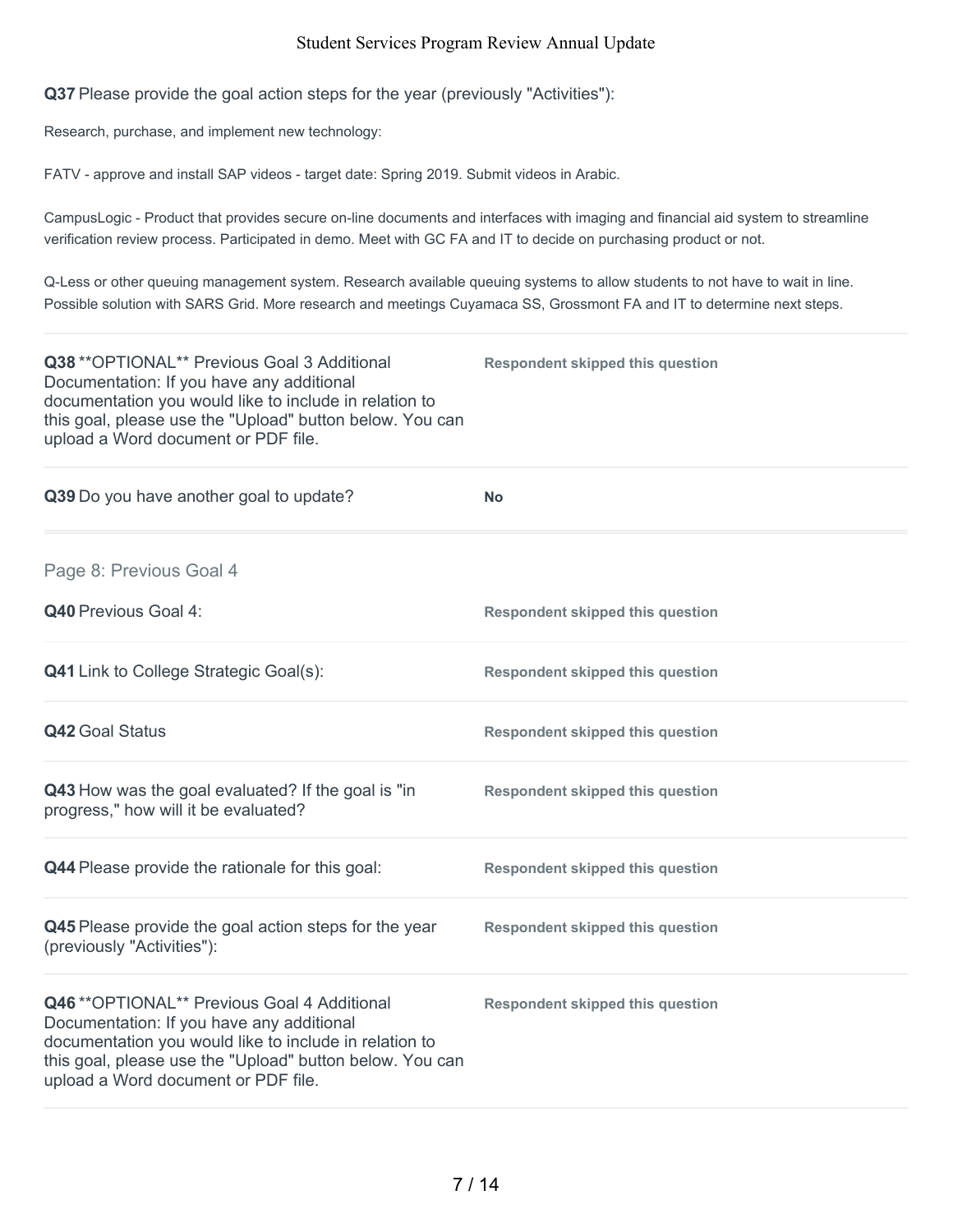| Q47 Do you have another goal to update?                                                                                                                                                                                                                | <b>Respondent skipped this question</b> |
|--------------------------------------------------------------------------------------------------------------------------------------------------------------------------------------------------------------------------------------------------------|-----------------------------------------|
| Page 9: Previous Goal 5                                                                                                                                                                                                                                |                                         |
| Q48 Previous Goal 5:                                                                                                                                                                                                                                   | <b>Respondent skipped this question</b> |
| <b>Q49</b> Link to College Strategic Goal(s):                                                                                                                                                                                                          | <b>Respondent skipped this question</b> |
| Q50 Goal Status                                                                                                                                                                                                                                        | <b>Respondent skipped this question</b> |
| Q51 How was the goal evaluated? If the goal is "in<br>progress," how will it be evaluated?                                                                                                                                                             | <b>Respondent skipped this question</b> |
| Q52 Please provide the rationale for this goal:                                                                                                                                                                                                        | <b>Respondent skipped this question</b> |
| Q53 Please provide the goal action steps for the year<br>(previously "Activities"):                                                                                                                                                                    | <b>Respondent skipped this question</b> |
| Q54 ** OPTIONAL** Previous Goal 5 Additional<br>Documentation: If you have any additional<br>documentation you would like to include in relation to<br>this goal, please use the "Upload" button below. You can<br>upload a Word document or PDF file. | <b>Respondent skipped this question</b> |
| Page 10: V. New Goals (If Applicable)                                                                                                                                                                                                                  |                                         |
| Q55 Would you like to propose any new goal(s)?                                                                                                                                                                                                         | <b>Yes</b>                              |
|                                                                                                                                                                                                                                                        |                                         |

Page 11: New Goal 1

**Q56** New Goal 1:

Improve Overall Operations: Assess overall operations and re-construct policies, procedures, communication, and internal and external relations to develop a financial aid program that aligns itself with college's strategic plan and addresses the needs of our students.

**Q57** Link to College Strategic Goal(s): **Guided Student** 

**Pathways Student Validation and Engagement Organizational Health**

**,**

**,**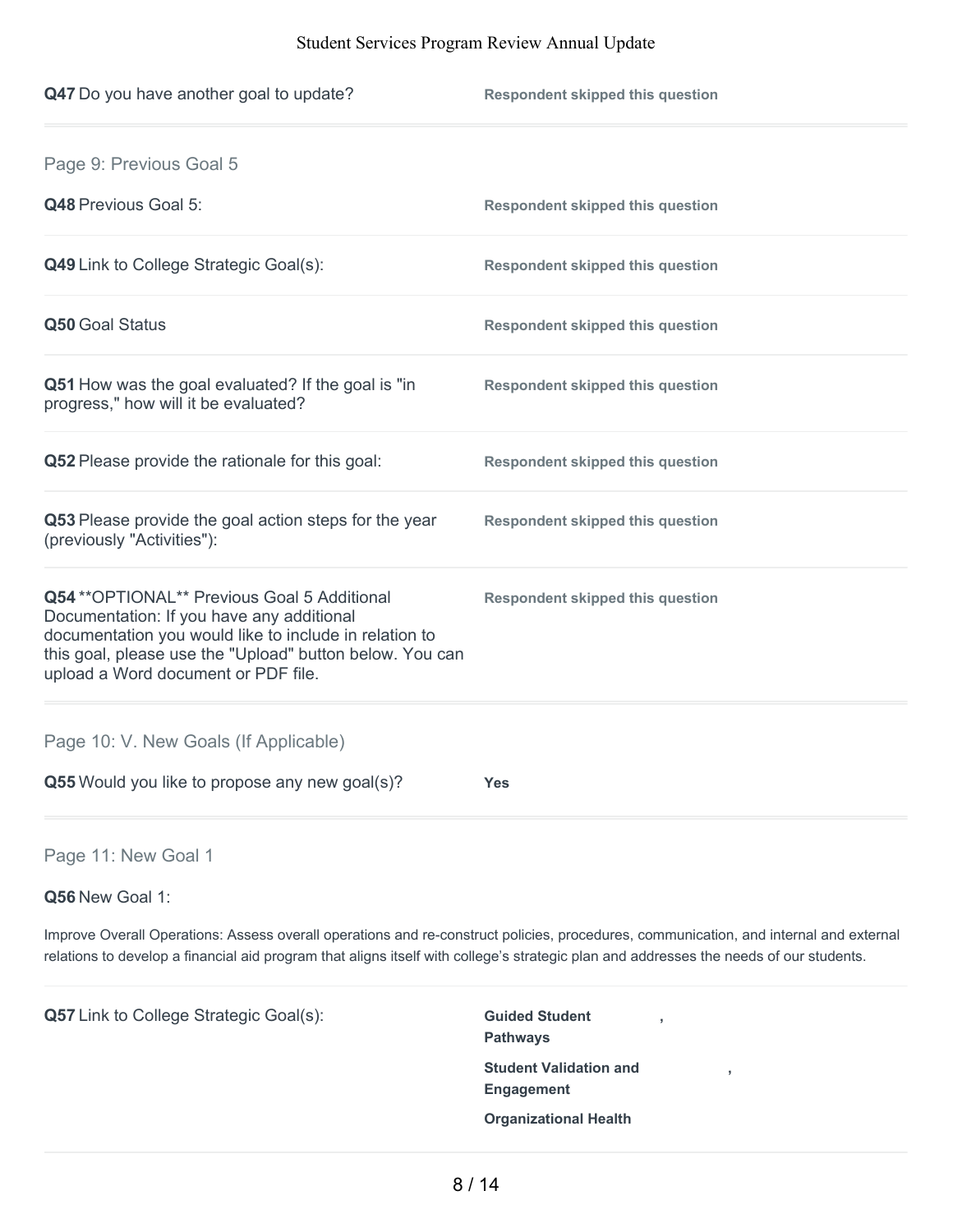**Q58** Please provide the rationale for this goal:

A redesign of operations is needed to address the needs of our students, to improve working conditions, and to address the department's approach to the new student centered funding formula, student equity, and guided student pathways. This is a major undertaking and will extend over multiple years.

**Q59** Please provide the goal action steps for the year (previously "Activities"):

- Introduction to staff on initial plan for improvement

- Department to participate in professional development activities such as self evaluation, trust, team building, equity-minded approach, customer service, and communication.

- Presentations to FA staff on student equity and guided student pathways with follow-up meetings on how we can incorporate FA services.

- Administer customer service surveys

#### **Q60** How will the goal be evaluated?

- PD activities offered and participated in
- Results of customer service surveys
- Staff activities/meetings on redesign

| Q61 ** OPTIONAL** New Goal 1 Additional<br>Documentation: If you have any additional<br>documentation you would like to include in relation to<br>this goal, please use the "Upload" button below. You can<br>upload a Word document or PDF file. | <b>Respondent skipped this question</b> |
|---------------------------------------------------------------------------------------------------------------------------------------------------------------------------------------------------------------------------------------------------|-----------------------------------------|
| Q62 Do you have another new goal?                                                                                                                                                                                                                 | <b>No</b>                               |
| Page 12: New Goal 2                                                                                                                                                                                                                               |                                         |
| Q63 New Goal 2:                                                                                                                                                                                                                                   | <b>Respondent skipped this question</b> |
| <b>Q64</b> Link to College Strategic Goal(s):                                                                                                                                                                                                     | <b>Respondent skipped this question</b> |
| <b>Q65</b> Please provide the rationale for this goal:                                                                                                                                                                                            | <b>Respondent skipped this question</b> |
| Q66 Please provide the goal action steps for the year<br>(previously "Activities"):                                                                                                                                                               | <b>Respondent skipped this question</b> |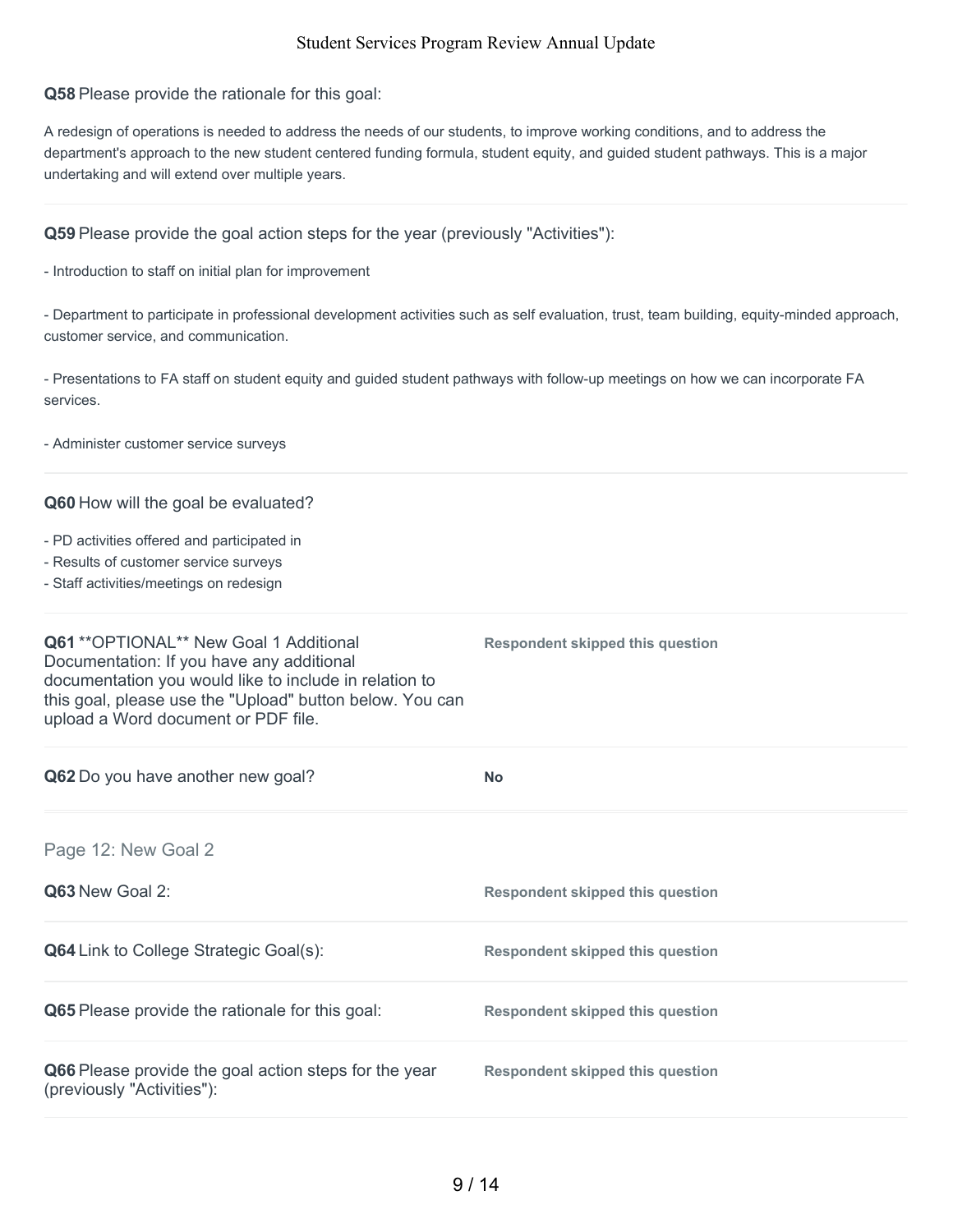| Q67 How will the goal be evaluated?                                                                                                                                                                                                                                                                                                                                                                                            | <b>Respondent skipped this question</b> |
|--------------------------------------------------------------------------------------------------------------------------------------------------------------------------------------------------------------------------------------------------------------------------------------------------------------------------------------------------------------------------------------------------------------------------------|-----------------------------------------|
| Q68 ** OPTIONAL** New Goal 2 Additional<br>Documentation: If you have any additional<br>documentation you would like to include in relation to<br>this goal, please use the "Upload" button below. You can<br>upload a Word document or PDF file.                                                                                                                                                                              | <b>Respondent skipped this question</b> |
| Page 13: VI. Resources Needed to Fully Achieve Goal(s)                                                                                                                                                                                                                                                                                                                                                                         |                                         |
| Q69 Is the program requesting resources this year to<br>achieve this goal?                                                                                                                                                                                                                                                                                                                                                     | <b>Yes</b>                              |
| Page 14: V. Faculty Resource Needs                                                                                                                                                                                                                                                                                                                                                                                             |                                         |
| Q70 Are you requesting one or more faculty positions to<br>achieve this goal?                                                                                                                                                                                                                                                                                                                                                  | <b>No</b>                               |
| Page 15: Faculty Position Request(s)                                                                                                                                                                                                                                                                                                                                                                                           |                                         |
| Q71 Please remember to complete the Faculty Position<br>Request Form (accessible here, under Staffing Request<br>Information) for this position that you are requesting and<br>upload it using the button below. The Faculty Position<br>Request Form (In Word) can be located here (under<br>Staffing Request Information). Brief Description of the<br><b>Position Requested:</b>                                            | <b>Respondent skipped this question</b> |
| Q72 Related Program Goal(s):                                                                                                                                                                                                                                                                                                                                                                                                   | <b>Respondent skipped this question</b> |
| Q73 Faculty Position Request Upload 1: Please upload<br>the completed faculty request form for the above position<br>using the button below. You can access the Word<br>version of the Faculty Position Request Form here.                                                                                                                                                                                                     | <b>Respondent skipped this question</b> |
| Q74 Faculty Position Request 2 (if applicable): Please<br>remember to complete the Faculty Position Request<br>Form (accessible here, under Staffing Request<br>Information) for this position that you are requesting and<br>upload it using the button below. The Faculty Position<br>Request Form (In Word) can be located here (under<br>Staffing Request Information). Brief Description of<br><b>Position Requested:</b> | <b>Respondent skipped this question</b> |
| Q75 Related Program Goal(s):                                                                                                                                                                                                                                                                                                                                                                                                   | <b>Respondent skipped this question</b> |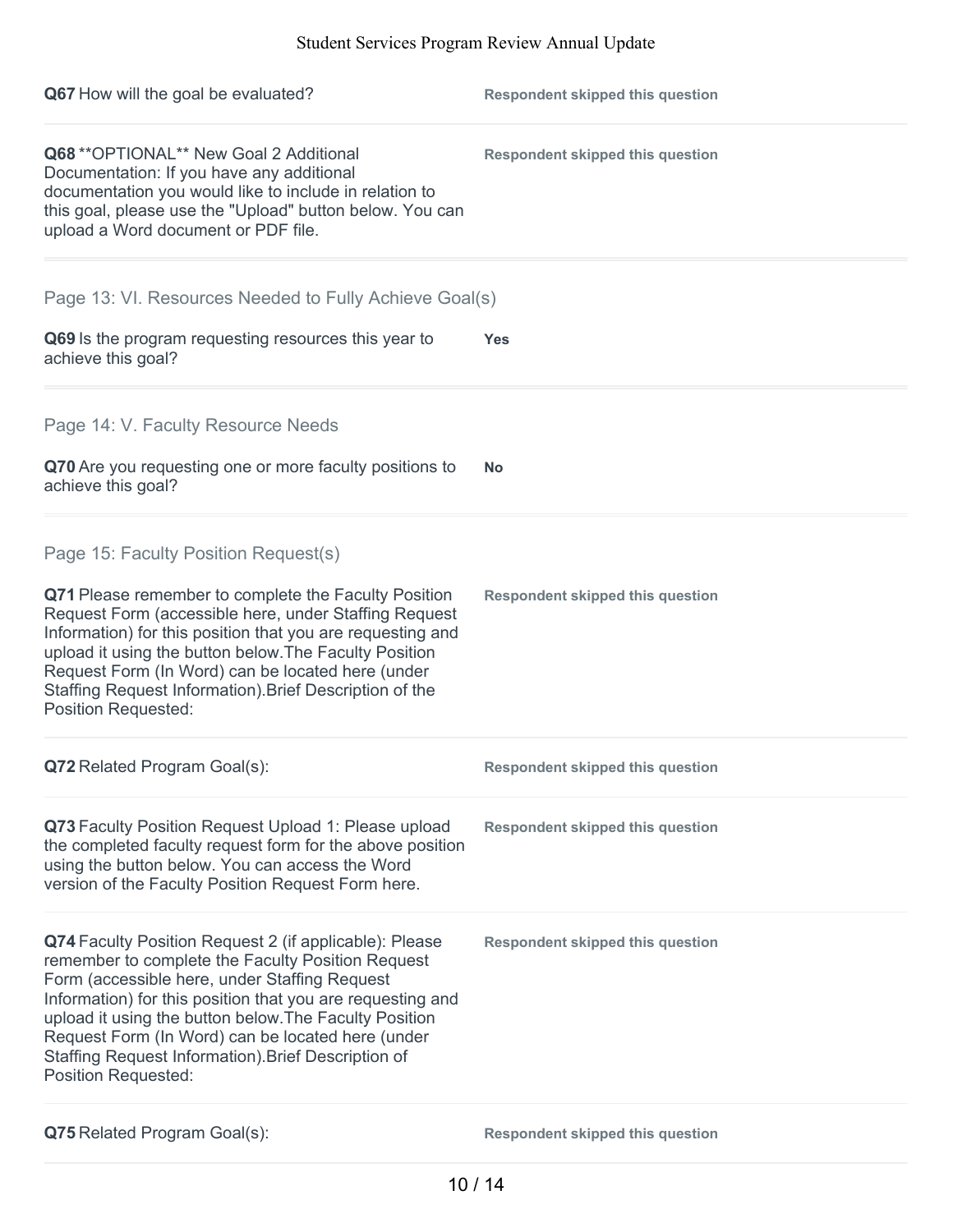**Q76** Faculty Position Request Upload 2: Please upload the completed faculty request form for the above position using the button below. You can access the Word version of the Faculty Position Request Form here. **Respondent skipped this question**

### Page 16: VI. Classified Staff Resource Needs

**Q77** Are you requesting one or more classified positions to achieve this goal? **Yes**

Page 17: Classified Staff Position Request(s)

**Q78** Classified Staff Position Request 1: Please remember to complete the Classified Staff Position Request Form (accessible here, under Staffing Request Information) for this position you are requesting.Brief Description of Position Requested:

Financial Aid Technician (2 Technicians being requested)

The technicians will be responsible for coordinating state aid programs and keeping the department compliant with federal and state regulations.

**Q79** Classified Staff Position 1 Related Program Goal(s):

Compliance. Streamline Processes. Improve Overall Operations.

**Q80** Classified Staff Position 1 Request Upload: Please upload a completed Classified Position Request Form for this request using the button below. You can access the Word version of the Classified Position Request Form here.

#### **2018-19 Classified Position Request Form - Financial Aid Technician (2).pdf(123.2KB)**

**Q81** \*\*\*OPTIONAL\*\*\*Please use the button below to upload the position classification description (obtained from HR).

#### **Job Description - Financial Aid Technician.doc(36.5KB)**

**Q82** Classified Staff Position Request 2: Please remember to complete the Classified Staff Position Request Form (accessible here, under Staffing Request Information) for each position you are requesting.Brief Description of Position Requested:

#### Financial Aid Assistant

The Assistant is the front-line staff and provides financial aid information, assists students with completing forms, and conducts financial aid workshops and outreach activities.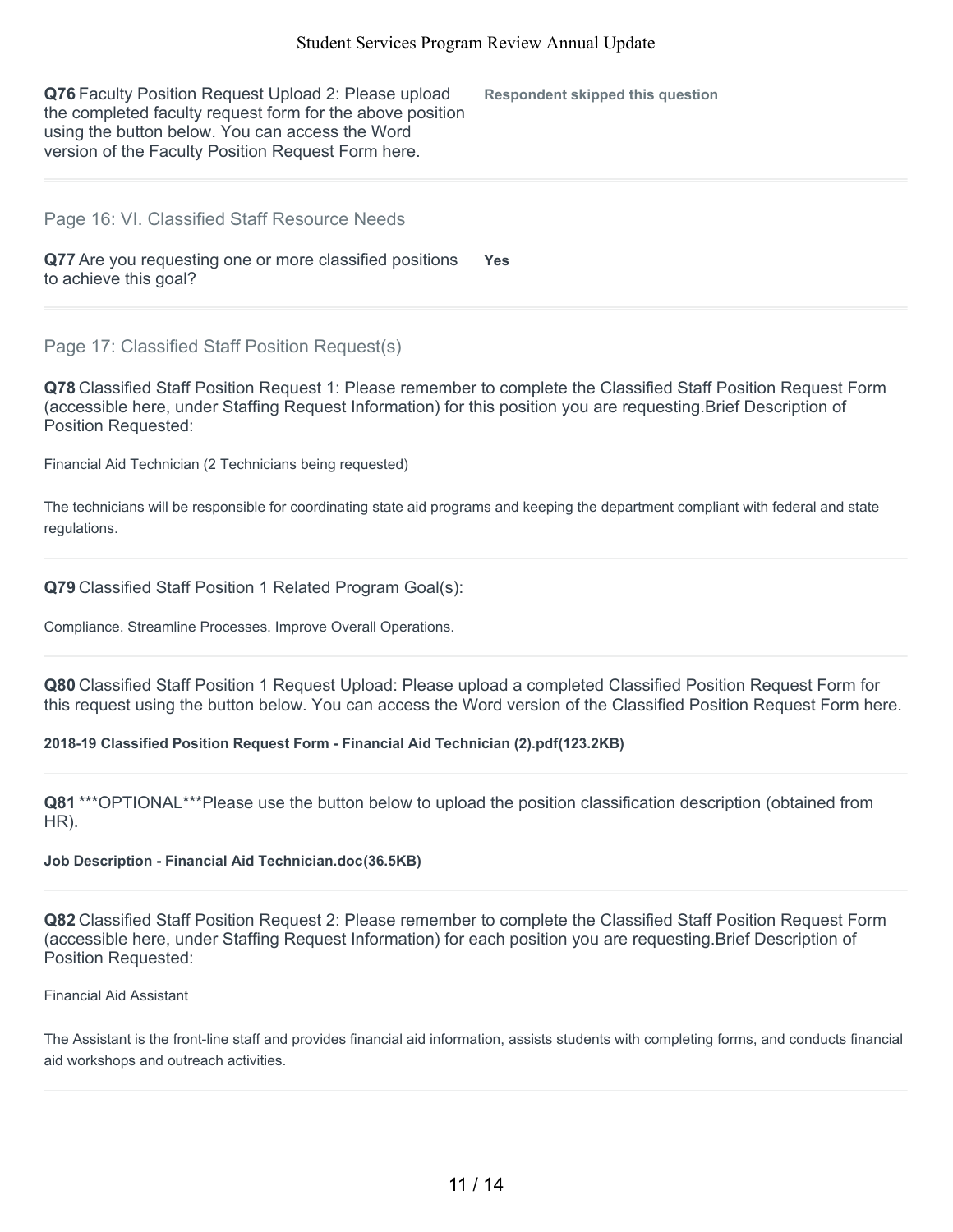**Q83** Classified Staff Position 2 Related Program Goal(s):

Compliance. Streamline Processes. Improve Overall Operations.

**Q84** Classified Staff Position Request 2 Upload: Please upload a completed Classified Position Request Form for this request using the button below. You can access the Word version of the Classified Position Request Form here.

#### **2018-19 Classified Position Request Form - Financial Aid Assistant.pdf(77.5KB)**

**Q85** \*\*\*OPTIONAL\*\*\*Please use the button below to upload the position classification description (obtained from HR).

#### **Job Description Review Form - FA Assistant.doc(41KB)**

Page 18: VII. Technology Resource Needs

| Q86 Are you requesting technology resources to achieve | <b>No</b> |
|--------------------------------------------------------|-----------|
| this goal?                                             |           |

Page 19: Technology Request(s)

| Q87 Technology Request 1: Please remember to<br>complete a Technology Request Form for each request<br>you are submitting. You can access the online<br>Technology Request Form here: Technology Request<br>Form | <b>Respondent skipped this question</b> |
|------------------------------------------------------------------------------------------------------------------------------------------------------------------------------------------------------------------|-----------------------------------------|
| Q88 Technology Request 2: Please remember to<br>complete a Technology Request Form for each request<br>you are submitting. You can access the online<br>Technology Request Form here: Technology Request<br>Form | <b>Respondent skipped this question</b> |

Page 20: VIII. Perkins and Strong Workforce Resource Needs

| Q89 Are you requesting Perkins and/or Strong<br>Workforce resources to achieve this goal?                                                                                              | No                               |
|----------------------------------------------------------------------------------------------------------------------------------------------------------------------------------------|----------------------------------|
| Page 21: Perkins Request and Strong Workforce                                                                                                                                          |                                  |
| Q90 Perkins Request and Strong Workforce 1: Please<br>remember to complete the Perkins Request Form and<br>submit it via the annual Perkins/Strong Workforce<br>request process/cycle. | Respondent skipped this question |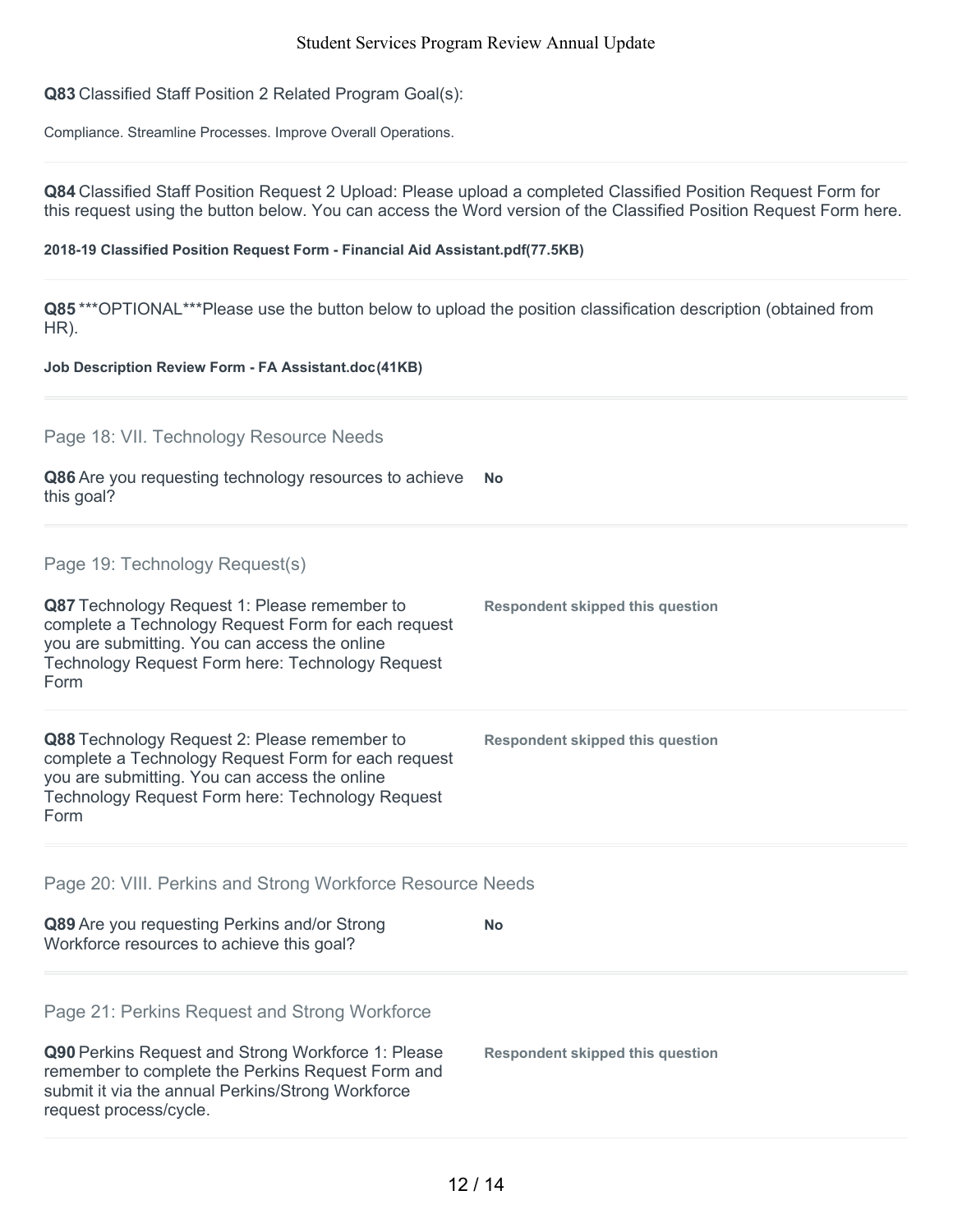| Q91 Perkins Request and Strong Workforce 2: Please<br>remember to complete the Perkins Request Form and<br>submit it via the annual Perkins/Strong Workforce<br>request process/cycle.                                          | <b>Respondent skipped this question</b> |
|---------------------------------------------------------------------------------------------------------------------------------------------------------------------------------------------------------------------------------|-----------------------------------------|
| Page 22: IX. Supplies/Equipment Resource Needs<br>Q92 Are you requesting supplies and/or equipment<br>resources to achieve this goal?                                                                                           | <b>No</b>                               |
| Page 23: Supplies/Equipment Request(s)<br>Q93 Supplies/Equipment Request 1: In the boxes below<br>please provide information on your request.<br>Supplies/Equipment requests will be considered on a<br>one-time funding basis. | <b>Respondent skipped this question</b> |
| Q94 Supplies/Equipment Documentation 1: Please<br>upload any supplies/equipment quotes or additional<br>documentation for this request.                                                                                         | <b>Respondent skipped this question</b> |
| Q95 Supplies/Equipment Request 2: In the boxes below<br>please provide information on your request.<br>Supplies/Equipment requests will be considered on a<br>one-time funding basis.                                           | <b>Respondent skipped this question</b> |
| Q96 Supplies/Equipment Documentation 2 : Please<br>upload any supplies/equipment quotes or additional<br>documentation for this request.                                                                                        | <b>Respondent skipped this question</b> |
| Page 24: X. Facilities Resource Needs<br>Q97 Are you requesting facilities resources to achieve                                                                                                                                 |                                         |
| this goal?                                                                                                                                                                                                                      | <b>No</b>                               |
| Page 25: Facilities Request                                                                                                                                                                                                     |                                         |
| Q98 Facilities Request 1: Please provide the information<br>below and remember to complete a Facilities Request<br>Form accessible here: Facilities Request Form                                                                | <b>Respondent skipped this question</b> |
| Q99 Facilities Request 2: Please provide the information<br>below and remember to complete a Facilities Request<br>Form, accessible here: Facilities Request Form                                                               | <b>Respondent skipped this question</b> |